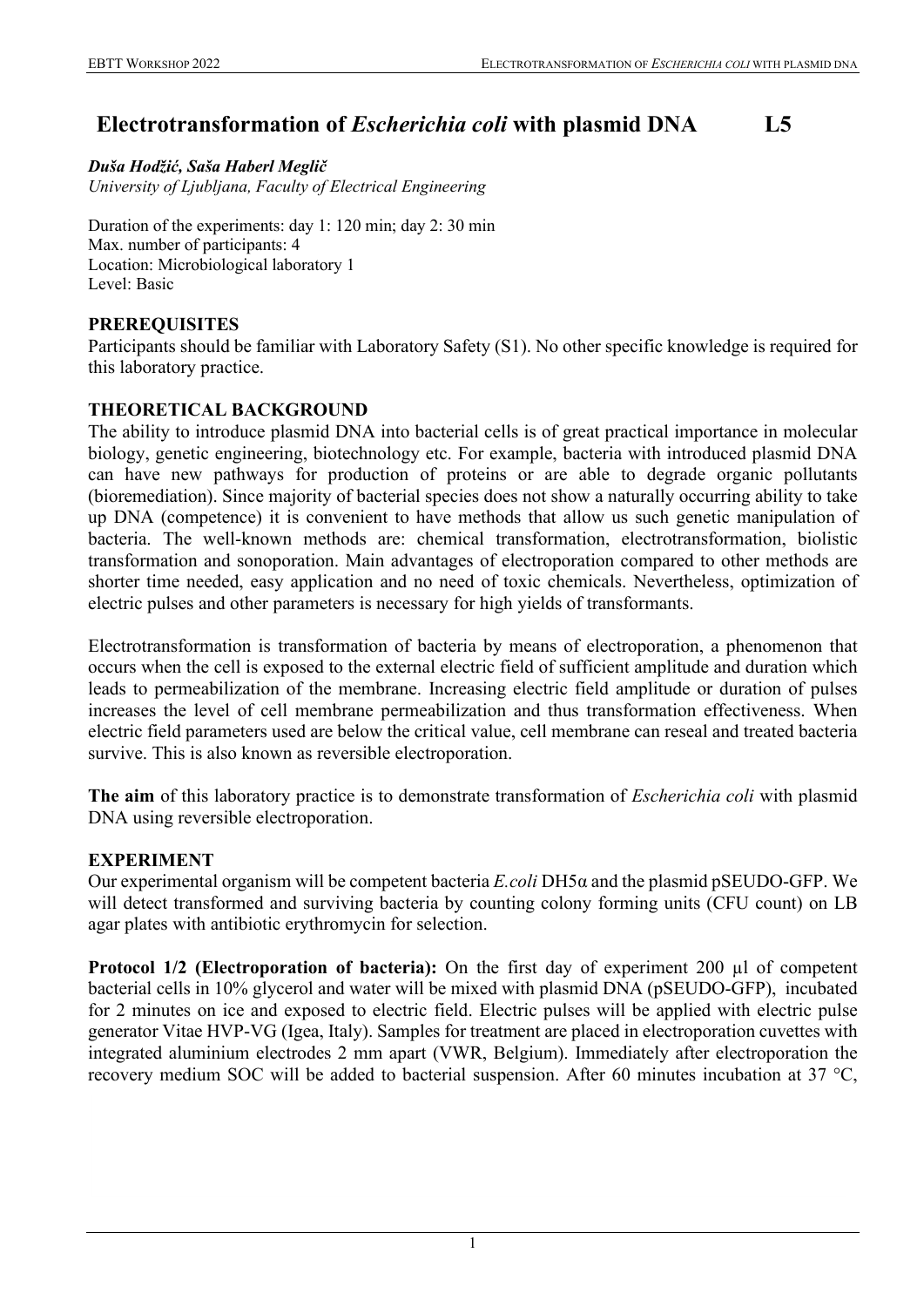bacteria will be plated on LB agar with selective antibiotic for transformants. Control sample will be the untreated suspension of bacteria. To determine the number of bacterial cells you will need to prepare serial dilutions of resuspended bacteria ranging from  $10^{-1}$  to  $10^{-6}$ . Dilute 100 µl of bacterial suspension in tubes containing 900 µl of sterile 0,9 % NaCl. Pipette 100 µl of suspension per LB agar plate and spread them evenly with a sterile Drigalski spatula. All agar plates will be incubated overnight at 37 °C.

**Protocol 2/2 (Counting bacterial colonies):** Determine electrotransformation efficiency and total cell count. The efficiency of reversible electroporation is expressed as number of transformants per microgram of DNA and can be monitored by plating the treated sample on nutrient agar with selective antibiotic and counting the number of CFU. Each colony may arise from one or a group of bacterial cells and they represent the cells that have successfully undergone the transformation.

#### **FURTHER READING:**

Calvin N.M., Hanavalt P.C. High-efficiency transformation of bacterial cells by electroporation. *Journal of Bacteriology* 170: 2796-2801, 1988.

Yoshida N., Sato M. Plasmid uptake by bacteria: a comparison of methods and efficiencies. *Applied Microbiology and Biotechnology* 83:791-798, 2009.

Kotnik T., Frey W., Sack M., Haberl Meglič S., Peterka M., Miklavčič D. Electroporation-based applications in biotechnology. *Trends in Biotechnology. Review* 33:480-488, 2015.

Munazza Gull and Sondos El-Baz (November 5th 2018). Introductory Chapter: Preface to Plasmids, Plasmid, Munazza Gull, IntechOpen, DOI: 10.5772/intechopen.78673. Available from: https://www.intechopen.com/books/plasmid/introductory-chapter-preface-to-plasmids

## **NOTES & RESULTS**

| Electric pulse parameters<br>$n \times t$ (µs)<br>$E$ [kV/cm],      | $8 \times 100 \,\mu s$<br>$7.5 \text{ kV/cm}$ | $8 \times 100 \mu s$<br>$12.5$ kV/cm | $1 \times 100 \mu s$<br>$12.5$ kV/cm | $1 \times 1000 \mu s$<br>$12.5$ kV/cm |
|---------------------------------------------------------------------|-----------------------------------------------|--------------------------------------|--------------------------------------|---------------------------------------|
| f[Hz]                                                               | 1 Hz                                          | 1 Hz                                 | $1$ Hz                               | 1 Hz                                  |
| Total cell count<br>[number of viable cells / $ml$ ]                |                                               |                                      |                                      |                                       |
| Transformation efficiency<br>[number of transformants $\mu$ g pDNA] |                                               |                                      |                                      |                                       |